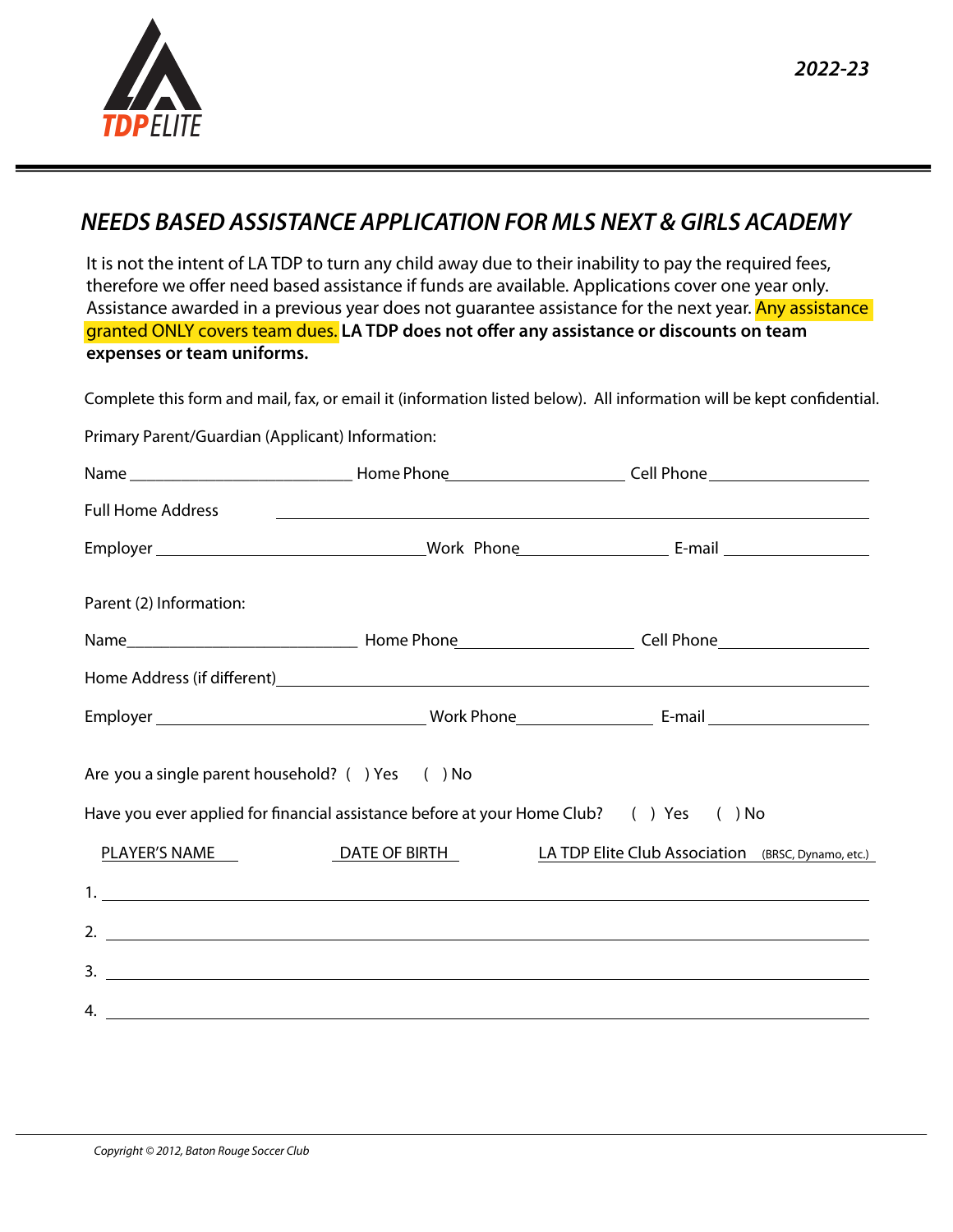

| BRSC may cover up to 50% of program costs unless there are special circumstances (please check % of |
|-----------------------------------------------------------------------------------------------------|
| assistance requested though you are not guaranteed the full amount requested).                      |

| □ 15% |
|-------|
| □25%  |
| □50%  |

Other: (Please specify dollar amount)

Briefly describe your financial situation indicating why you are seeking assistance (attach additional pages if necessary):

Special circumstances you would like LA TDP to consider in awarding your scholarship (attach additional pages if necessary):

What is your total Adjusted Gross Income (AGI ) based on the most recent year's Federal Income Tax Return?

 $\frac{1}{2}$ 

A copy of your most recentyear's Federal Income Tax Return (2020) and/or your SSI allocation statement (with state human services ID number) **MUST** be submitted along with this completed form or your application will be returned to you (We only need the first two pages of your return.) If you have not yet filed your 2020 Federal Income Tax Return you may submit your 2019 Federal Income Tax Return along with proof of income for 2021. If you are currently unemployed, you must submit proof of such.

Additional required information: Your 2 most recent paystubs

Your application WILL NOT be accepted if the above documents are not included.